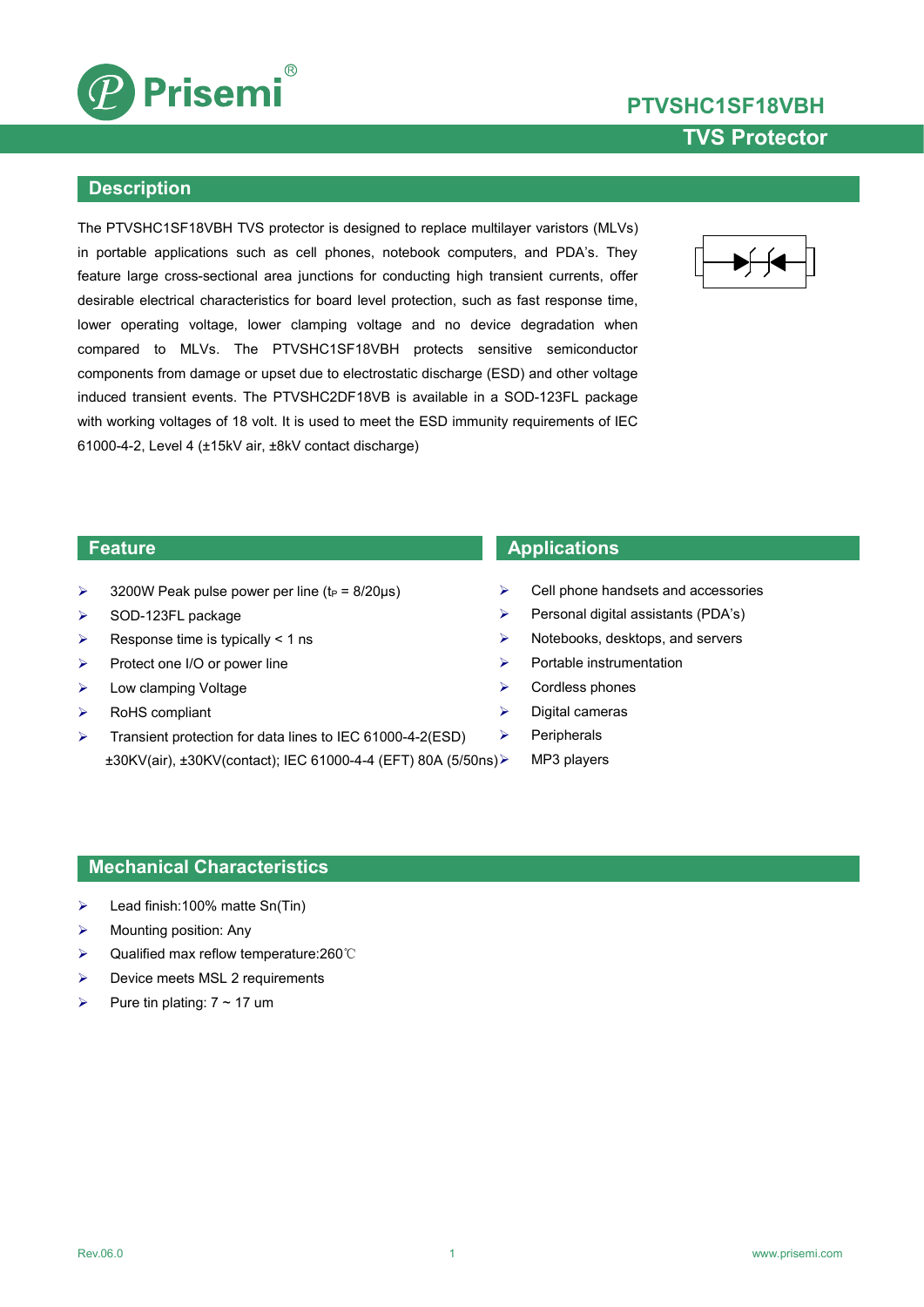## **Electronics Parameter**

| <b>Symbol</b>              | <b>Parameter</b>                   |                                                             |
|----------------------------|------------------------------------|-------------------------------------------------------------|
| <b>V</b> <sub>RWM</sub>    | Peak Reverse Working Voltage       | $_{\rm lpp}$                                                |
| IR.                        | Reverse Leakage Current @ VRWM     |                                                             |
| $\mathsf{V}_{\mathsf{BR}}$ | Breakdown Voltage @ IT             |                                                             |
| Iт                         | <b>Test Current</b>                | Iт<br>V <sub>C</sub> V <sub>BR</sub> V <sub>RWM</sub><br>lR |
| <b>I</b> PP                | Maximum Reverse Peak Pulse Current |                                                             |
| $\mathsf{V}_{\mathsf{C}}$  | Clamping Voltage @ I <sub>PP</sub> |                                                             |
| $P_{PP}$                   | Peak Pulse Power                   |                                                             |
| C,                         | Junction Capacitance               |                                                             |



## **Electrical characteristics per line@25**℃**( unless otherwise specified)**

| <b>Parameter</b>             | <b>Symbol</b>           | <b>Conditions</b>                 | Min. | Typ. | Max. | <b>Units</b> |
|------------------------------|-------------------------|-----------------------------------|------|------|------|--------------|
| Peak Reverse Working Voltage | <b>V</b> <sub>RWM</sub> |                                   |      |      | 18   | $\vee$       |
| Breakdown Voltage            | $V_{BR}$                | $l_t = 1$ mA                      | 19.5 | 22   | 23.5 | V            |
| Reverse Leakage Current      | lR.                     | $V_{RWM} = 18V$                   |      |      |      | μA           |
| <b>Clamping Voltage</b>      | $V_{C}$                 | $I_{PP} = 50A$ $t_P = 8/20 \mu s$ | 24   | 26   | 28   | V            |
| <b>Clamping Voltage</b>      | $V_{C}$                 | $I_{PP} = 100A$ $t_P = 8/20\mu s$ | 29   | 32   | 35   | v            |
| Junction Capacitance         | $C_j$                   | $V_R = 0V$ f = 1MHz               | 200  | 300  | 400  | pF           |

## **Absolute maximum rating@25**℃

| Rating                                 | <b>Symbol</b>    | <b>Value</b>    | <b>Units</b>        |
|----------------------------------------|------------------|-----------------|---------------------|
| Peak Pulse Power ( $t_P = 8/20\mu S$ ) | $P_{pp}$         | 3200            | W                   |
| Lead Soldering Temperature             | Tι               | 260 (10 sec)    | $^{\circ}$ C        |
| <b>Operating Temperature</b>           |                  | $-55$ to $+125$ | °C                  |
| Storage Temperature                    | T <sub>STG</sub> | $-55$ to $+150$ | $^{\circ}\!{\rm C}$ |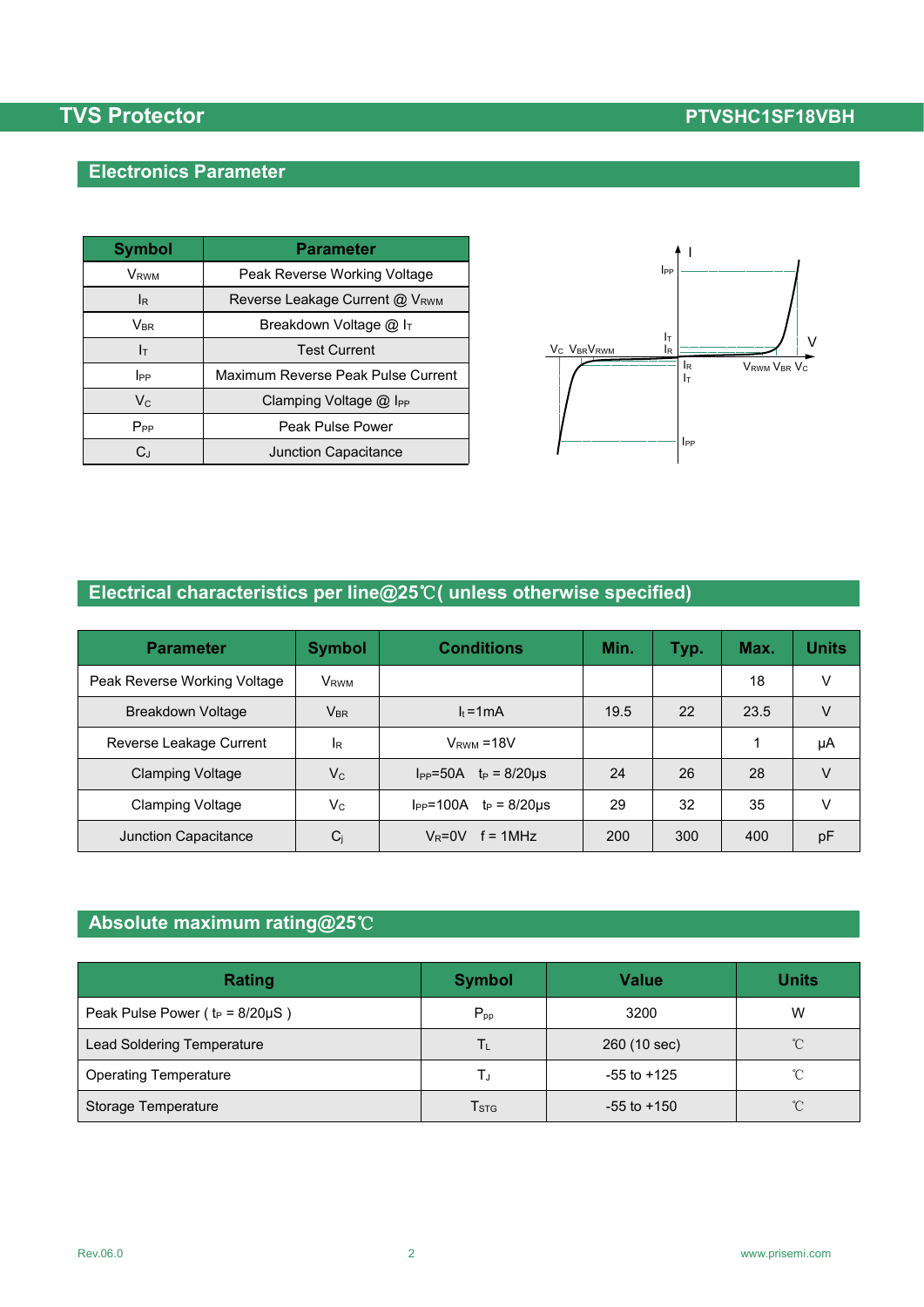## **Typical Characteristics**















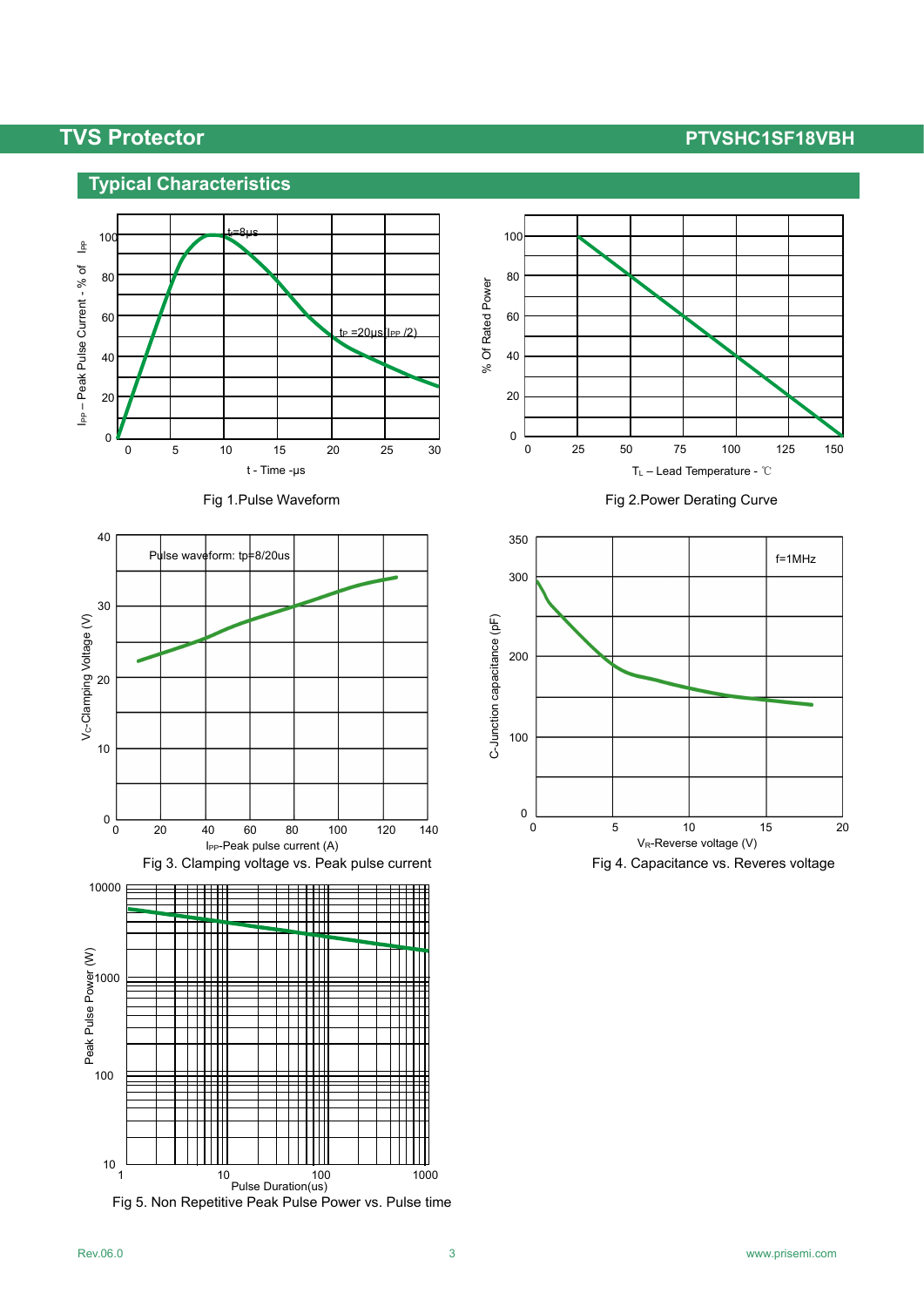### **Solder Reflow Recommendation**



Peak Temp=257℃, Ramp Rate=0.802deg. ℃/sec

### **PCB Design**

For TVS diodes a low-ohmic and low-inductive path to chassis earth is absolutely mandatory in order to achieve good ESD protection. Novices in the area of ESD protection should take following suggestions to heart:

- $\triangleright$  Do not use stubs, but place the cathode of the TVS diode directly on the signal trace.
- $\triangleright$  Do not make false economies and save copper for the ground connection.
- $\triangleright$  Place via holes to ground as close as possible to the anode of the TVS diode.
- $\triangleright$  Use as many via holes as possible for the ground connection.
- $\triangleright$  Keep the length of via holes in mind! The longer the more inductance they will have.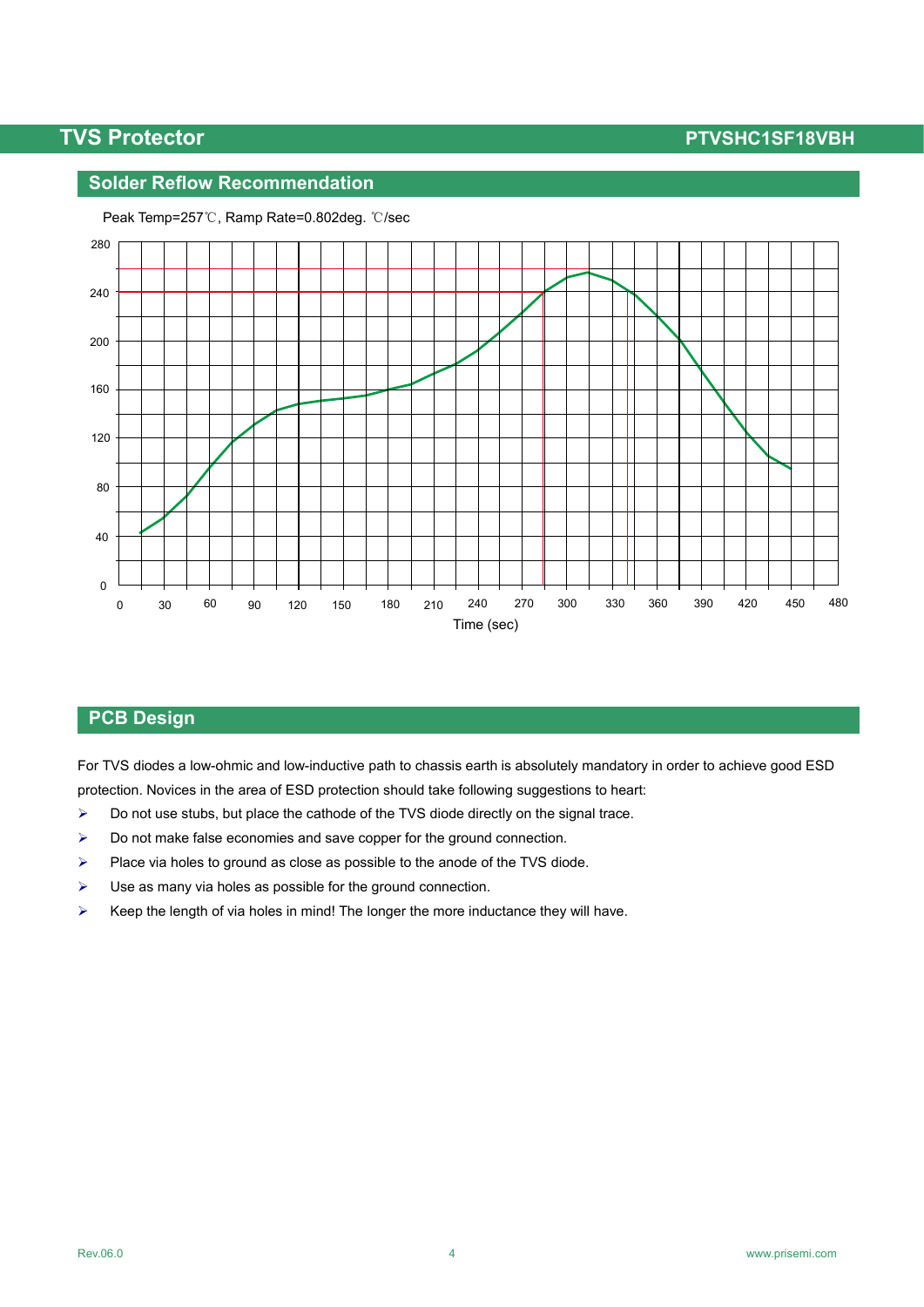## **Product dimension (SOD-123FL)**







Unit:mm

|             | <b>Inches</b> |            | <b>Millimeters</b> |            |  |
|-------------|---------------|------------|--------------------|------------|--|
| <b>Dim</b>  | <b>MIN</b>    | <b>MAX</b> | <b>MIN</b>         | <b>MAX</b> |  |
| Α           | 0.031         | 0.039      | 0.80               | 0.98       |  |
| C           | 0.002         | 0.010      | 0.05               | 0.25       |  |
| $H_E$       | 0.138         | 0.154      | 3.50               | 3.90       |  |
| E           | 0.061         | 0.077      | 1.55               | 1.95       |  |
| D           | 0.098         | 0.114      | 2.50               | 2.90       |  |
| g           | 0.020         | 0.043      | 0.50               | 1.10       |  |
| е           | 0.024         | 0.039      | 0.60               | 1.00       |  |
| $\mathsf k$ | 0.004         |            | 0.10               |            |  |
| $\angle$    | $7^\circ$     |            |                    |            |  |



**Suggested PCB Layout**

Unit:mm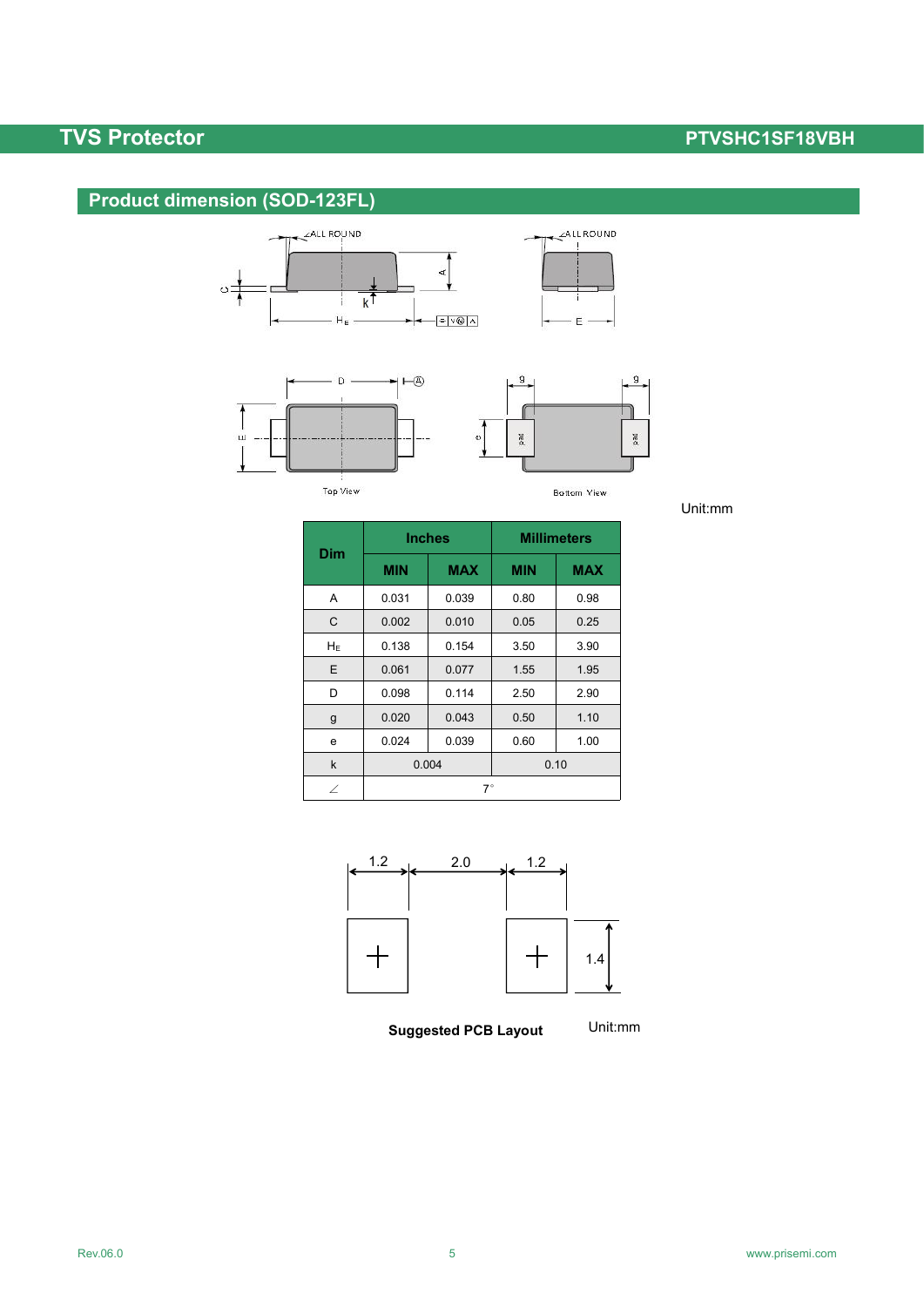# **Marking information**



## **Ordering information**

| Device               | ackage    | Reel | Shipping    |
|----------------------|-----------|------|-------------|
| <b>IVSHC1SF18VBH</b> | SOD-123FL | 711  | 3000        |
| דם                   | (Pb-Free) |      | Tape & Reel |